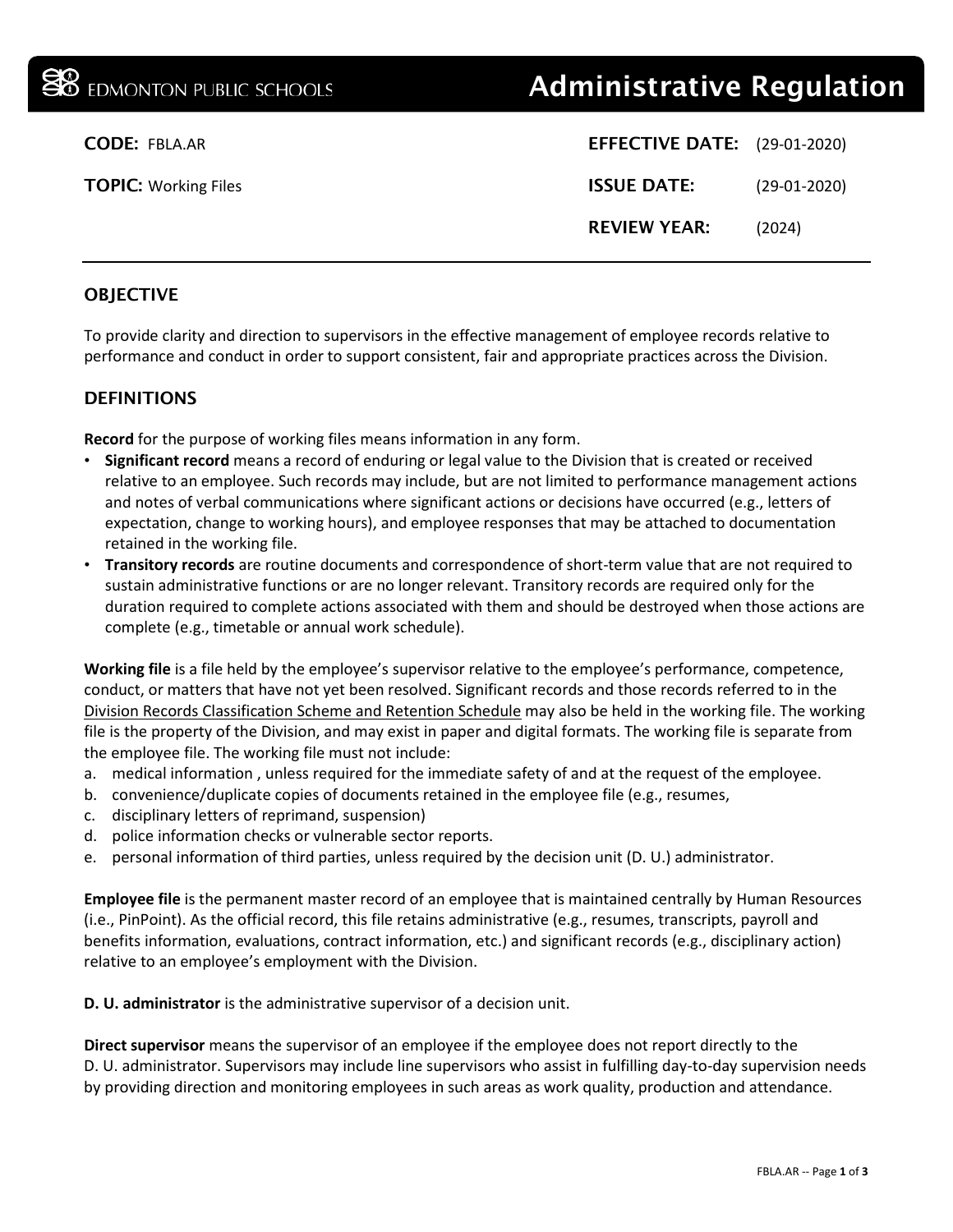**Letter of Expectation** is a non-disciplinary letter that is retained in the working file. The intent of the letter is to communicate expected performance or conduct to an employee in a supportive manner. The letter describes the concern, identifies prior attempts to address the concern, states expectations for required improvement and notes how progress will be monitored.

## **RESPONSIBILITY**

- 1. The D. U. administrator is responsible for maintaining one working file for each employee in their decision unit. This responsibility may be delegated to the direct supervisor for non-teacher employees.
- 2. The D. U. administrator is responsible for the contents, management and security, and destruction of working files in accordance with the Division Records Classification Scheme and Retention Schedule for employees within their decision unit.
- 3. The D. U. administrator is responsible for consulting with Human Resources, Staff Relations, in matters of significant or repeated employee performance/competence or conduct concerns prior to the destruction or transfer of the working file. Human Resources, Staff Relations, is responsible for assisting D. U. administrators in determining information that should be retained, as well as, receiving files for retention.

### REGULATION

- A. ACCESS TO WORKING FILES
	- 1. All supervisors responsible for an employee will have access to the working file. Responsibility for the file lies with the employee's D. U. administrator.
	- 2. The file must be kept in a secure location to which only the employee's supervisor(s) has access.
	- 3. The employee has the right to supervised access to their working file on request to the D. U. administrator.
	- 4. The D. U. administrator must provide the employee with a copy of the working file on request, subject to requirements under the *Freedom of Information and Privacy (FOIP) Act*.
	- 5. An employee may provide a written response to any information held in the working file and that response will be attached to the relevant document.

#### B. RETENTION AND REMOVAL OF INFORMATION FROM WORKING FILES

- 1. The supervisor(s) must review the contents of employee working files annually and cull transitory records.
- 2. Information in the working file may be held for up to three years, excepting information relative to ongoing matters or work in progress that may be held beyond three years, or as otherwise set out in respective collective agreements.
- 3. An employee may request in writing the removal of records from the working file. Removal of information is at the discretion of the D. U. administrator and cannot be delegated.

#### C. TRANSFER OF WORKING FILES